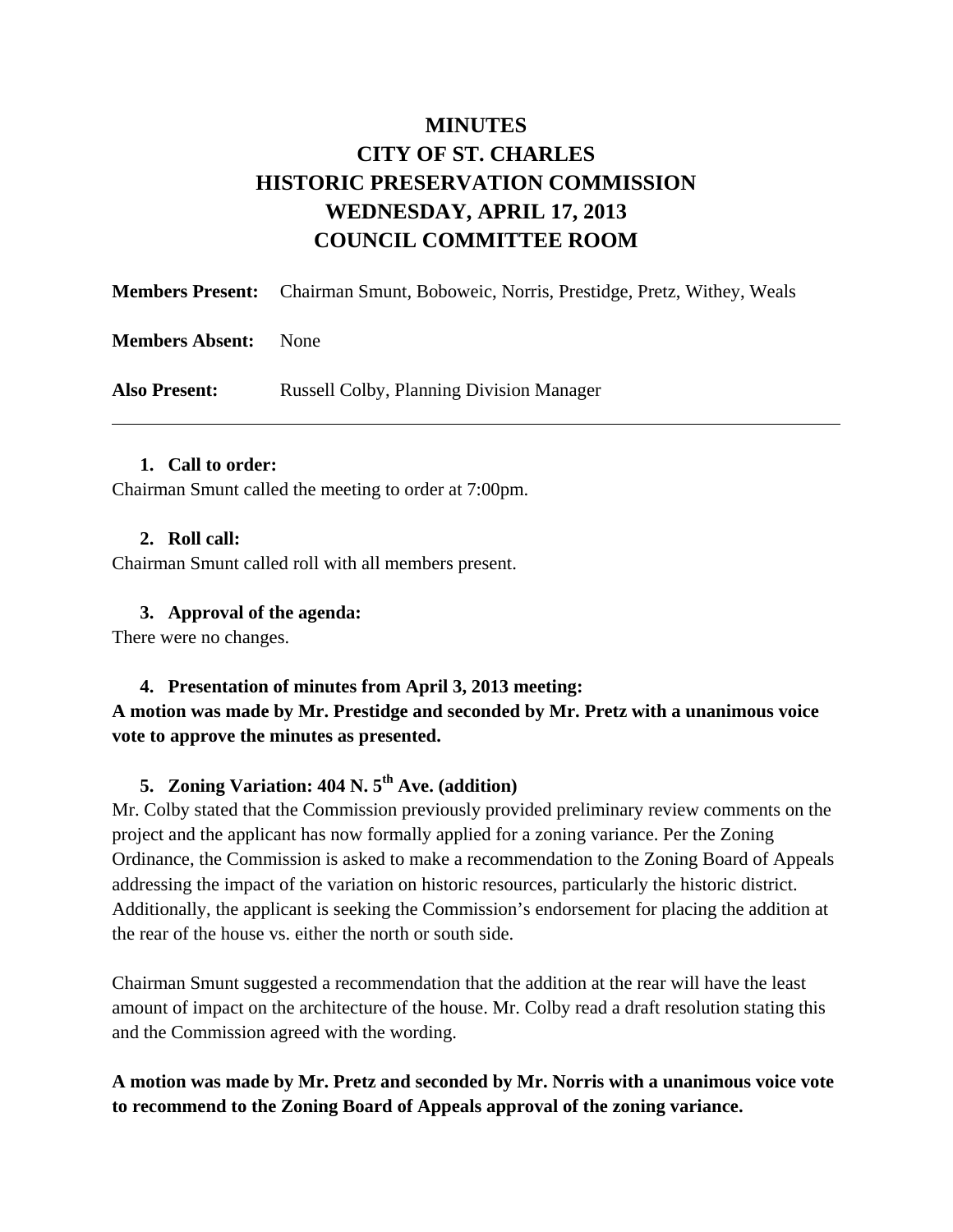#### **6. COA: 2 E. Main St.**

Mr. Colby stated the Commission recommended approval of this project at the April 3 meeting, but with two conditions: 1) repair instead of total replacement of the Municipal Center east brick wall and 2) No use of metal coping as proposed on the upper roof of the marble portion of the Municipal Center. The applicants have returned to provide additional information on these two items. Based on the new information presented, the Commission can either amend the previously approved COA, or leave the conditional approval in place as approved on April 3.

Peter Suhr, Public Services Manager for the City, stated that the project is scheduled to be presented the Government Services Committee of the City Council on April 22. Since the last meeting with the Commission, the City has received bids on the project, which included more analysis of the two issues by bidders. He noted that the overall cost of the project came in under budget, and therefore all of the alternatives for including second story window replacement on Old City Hall and the Annex Building will be included in the project. He noted if the brick wall replacement was included, this would add an additional \$20,000 to the overall budget and would not affect including the alternatives. He introduced the consultants, Rob Ezerins and Steve Vasilion from Prairie Forge Group.

Mr. Ezerins presented a drawing of the east brick wall of the Municipal Center showing the potential amount of brick that may need to be replaced. He noted this includes both damaged brick (20%) and interstitial brick (20%) that will need to be replaced in connection with the repair work. Masons who have bid on the project and inspected the wall estimated up to 40 to 45% would require replacement.

Mr. Norris stated he would prefer to table the item and talk directly to the mason. He questioned the purpose of the sawcutting if the brick is already failing. Mr. Vasilion stated only a very small portion of the brick replacement is due to the sawcutting. He noted the mason has found that many of the bricks are soft, and that at least 20% have the potential for spalling. Mr. Norris stated he did not see any spalling on the wall. Mr. Vasilion said the masonry is soft behind the face. Mr. Ezerins stated it is common practice to add joints in new brick and it would be negligent to not follow common practice with the brick replacement. Mr. Vasilion noted that the original report by a masonry consultant and the project bidder both recommended replacement of the brick wall.

Mr. Withey questioned if it is the Commission's responsibility to challenge the engineering recommendations of the City. Chairman Smunt noted that the expansion joints themselves are an aesthetic issue.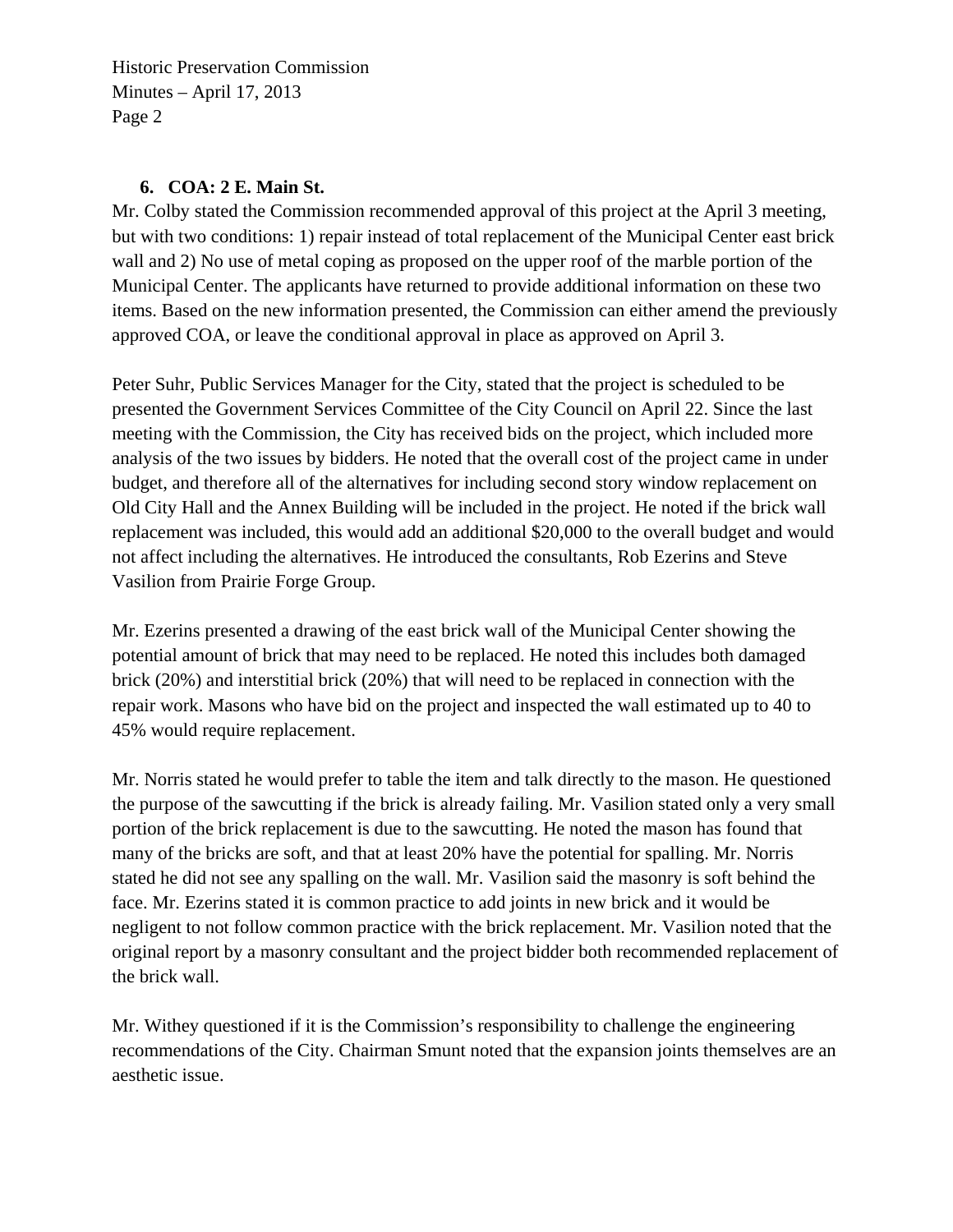Ms. Weals asked if replacement of the roof membrane will help stop the deterioration of the brick and if it was possible to determine what percentage of the deterioration is due to roof failure vs. water through the wall. Mr. Ezerins said that is difficult to determine, but the roof is contributing to the issues with the parapet wall.

Mr. Bobowiec questioned why the masonry contractor was not present to respond the questions as requested by the Commission. He said he didn't feel the applicants were adequately responding to the Commission's requests for information. Mr. Suhr responded that a study was completed a year ago that said the wall was failing, and the architect and project contractor are both saying the same thing. He said Prairie Forge is the firm hired by the City to explain the findings and that he and the consultants are qualified architects.

The Commission moved on to discuss the metal coping. Mr. Ezerins stated they are concerned with the potential of cracking the marble caps, which weigh around 800 lbs. He presented two possible metal caps, including one that extended down the entire face of the marble cap. He showed pictures of a segment of the metal cap on the building. He explained that the pieces can be fitted so that the vertical joints on the cap match the vertical joints in the marble.

Chairman Smunt stated the metal cap is more predictable for long-term maintenance. He stated the question for the Commission to consider is whether the flashing that matches the profile of the caps has a minimal or major impact on the architecture of the building. He noted there is some negative impact in that it is not original.

Mr. Pretz said that based on the pictures, it is not really visible, and will provide a greater benefit down the road in terms of preserving the wall. Ms. Weals noted there is also the risk of the caps cracking. Mr. Norris questioned why the mason couldn't lift the caps without cracking them, but he noted that with the metal cap, all we are doing is adding a stripe on the top of the building that is similar to the gutters that already exist on some lower roofs.

Chairman Smunt asked about the joints between the sections of metal cap. Mr. Vasilion said the sections attach into another metal piece that covers the joint.

The Commission agreed with the proposal to add the metal cap on the marble portion of the building and use of the cap that matched the profile of the marble caps and lined up with the existing joints in the marble. The Commission asked that the cap be painted to match the marble.

Chairman Smunt asked the Commission if they would like to make a motion. Regarding the brick wall, he noted the applicants have presented that up to 40% of the brick may require replacement, but it may be more or less.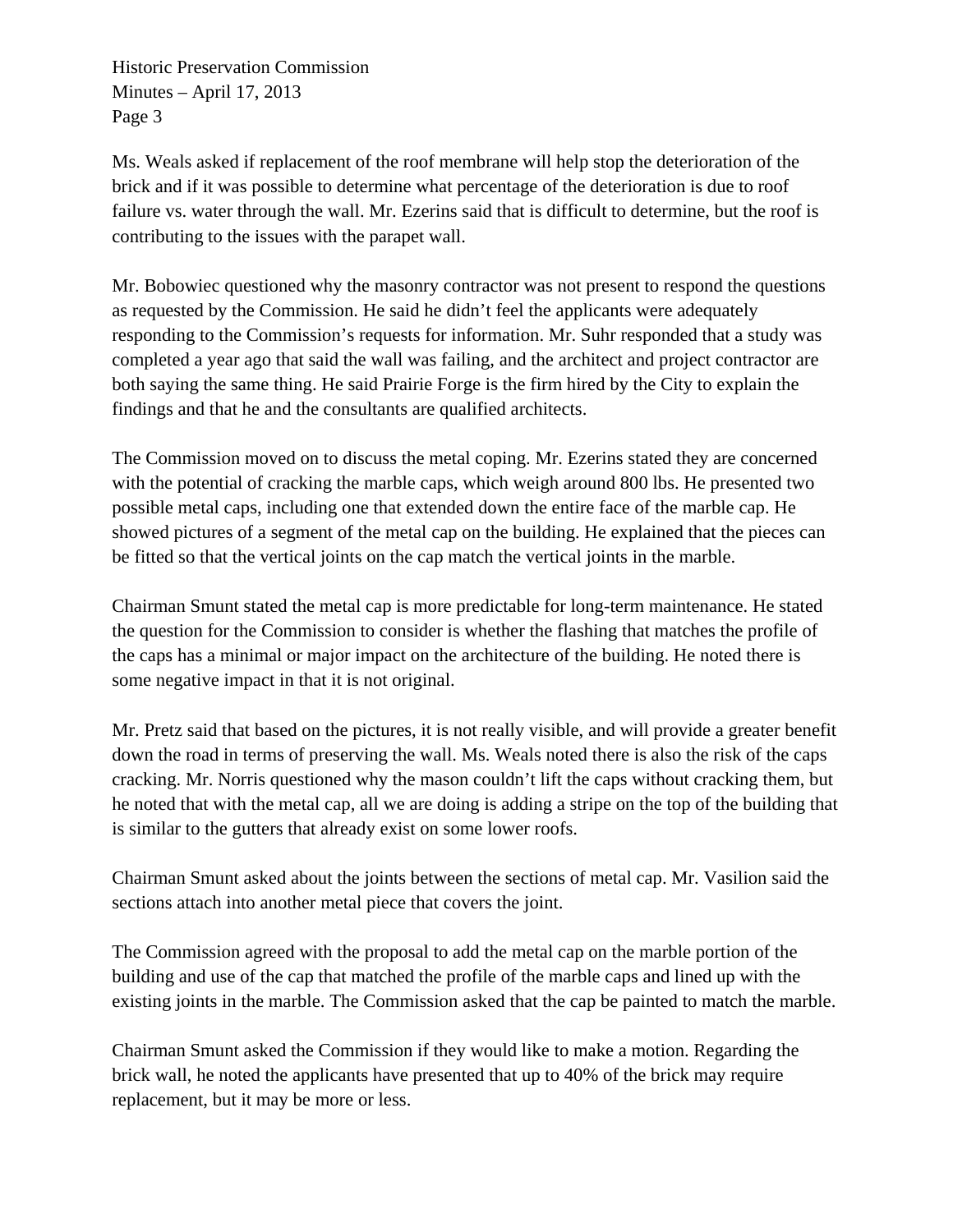Mr. Norris reiterated his concern with the control joints and questioned if they need to be in the locations shown. Mr. Suhr suggested waiting for the mason to determine the final locations. Mr. Vasilion said the plans show approximate locations for control joints, but the locations can be modified to minimize the negative visual impact, and this can be determined in the field.

Mr. Pretz said he supports repair, not replacement, of the brick wall and he supports suggesting modifications be made to place the expansion joints in optimal locations.

Ms. Weals said she supports total replacement of the brick wall, instead of piece by piece replacing lintels and sills.

Mr. Prestidge said 40% is enough to warrant total replacement of the brick as the repaired wall will not look great when the repair is complete. He supports total replacement if it will look exactly the same as the existing wall.

Mr. Withey said he supports total replacement of the brick wall.

Mr. Bobowiec said if in fact 40% requires replacement, he would support total replacement of the brick; however he would not support replacement if it was actually 20%. He said he wants to see reports and data from the contractors. He noted the masonry contractor is not present. He said there is too much up in the air for the Commission to make a decision. His opinion rests with Mr. Norris' opinion as the architect on the Commission.

Chairman Smunt noted that there are three in support of total replacement of the wall and three opposed, so it does not appear that there are enough votes to change the approved COA with respect to the brick wall replacement. He suggested making a motion addressing the metal coping and placement of the control joints.

Mr. Colby read a draft motion for the Commission to consider:

- Authorize use of metal capstone coping and fascia, wrap the capstones per the diagram provided, paint the surface to match the marble.
- Allow the mason to choose the optimum location for necessary control joints to minimize impact on architecture.

**A motion was made by Mr. Pretz and seconded by Mr. Norris to amend the COA per the draft motion. Mr. Bobowiec, Mr. Prestidge, Mr. Pretz and Mr. Withey voted yes. Mr. Norris and Ms. Weals voted no. Motion carried.** 

The Commission decided to move to Item #8 before Item #7.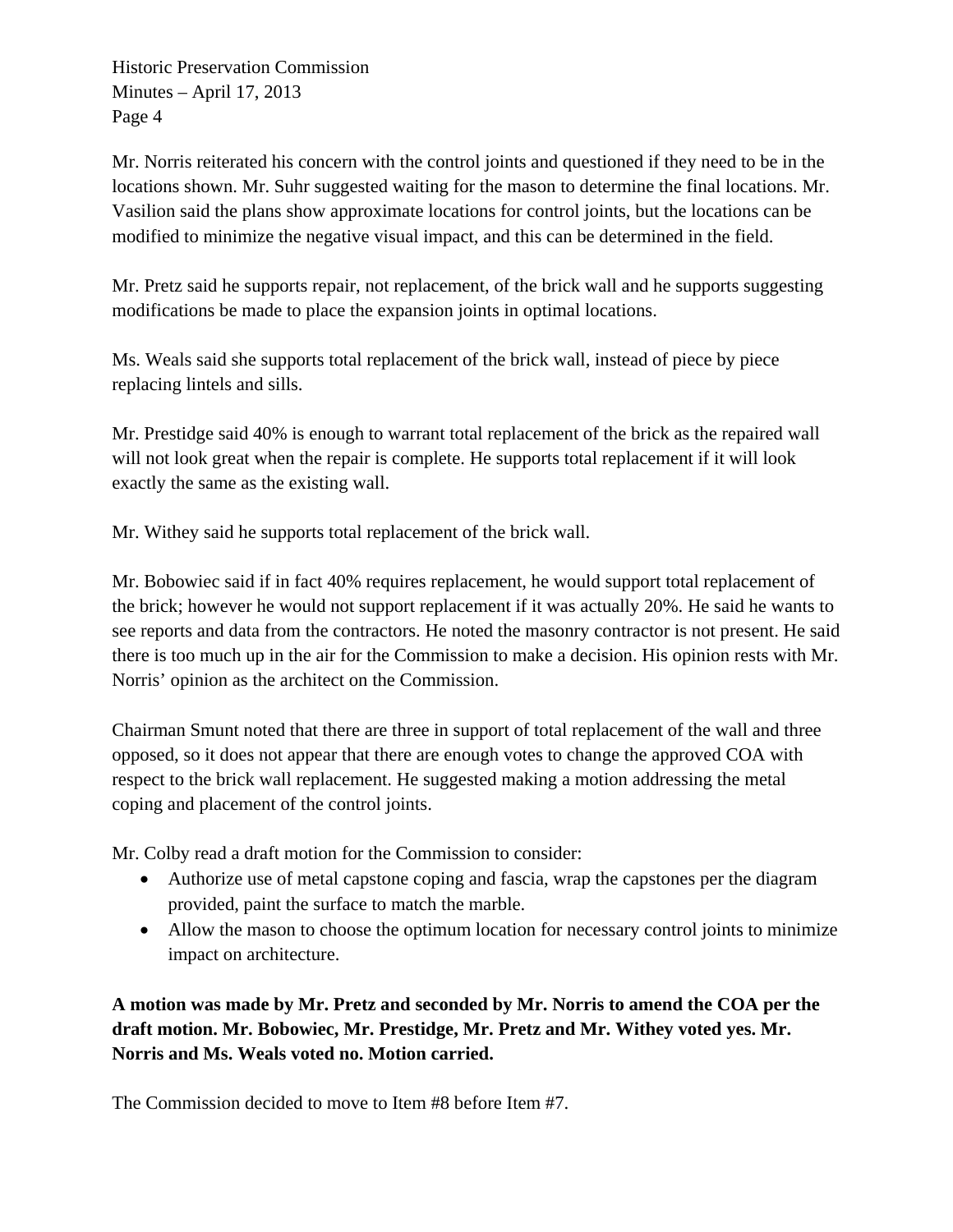#### **8. 117 W. Main St. (fence)**

Mr. Dave Gary, applicant, stated the proposal is to install a screening fence around the utility boxes on the east wall facing the plaza and add a screening wall for the Szechwan second story outdoor balcony. Mr. Gary explained that the restaurant wanted to block the view of items stored on the balcony next door.

# **A motion was made by Mr. Norris and seconded by Mr. Prestidge with a unanimous voice vote to approve the COA.**

Mr. Gary thanked the Commission and added that he appreciates all of their input and suggestions.

### **7. 14 N. Riverside Ave. (windows)**

Mr. Colby noted the applicant, Frank Collingbourne, could not be present at the meeting, but he did speak with him regarding the possibility of a façade grant to replace all of the upper story windows. He indicated that Mr. Collingbourne is open to the idea but is looking for some direction in terms of what type and material to use for the windows.

Chairman Smunt provided a sketch of a concept to use pairs of double hung windows, which would better match surrounding buildings. The Commission discussed whether any elements of the existing window openings are structural, or if the vertical mullions could be removed. Chairman Smunt suggested an architect was needed to sketch something up for the Commission to consider. Mr. Colby will follow up with the applicant.

#### **9. Election of Officers**

**A motion was made by Mr. Pretz and seconded by Mr. Bobowiec with a unanimous voice vote to nominate Chairman Smunt to continue as Chairman and to nominate Mr. Norris to continue as Vice Chairman.** 

**10. Additional Business.**  There was none.

#### **11. Announcements: Historic Preservation Commission meeting Wednesday, May 1, 2013 at 7:00pm in the Committee Room.**

#### **12. Adjournment:**

**A motion was made by Mr. Bobowiec and seconded by Mr. Pretz, with a unanimous voice vote to adjourn the meeting.** 

With no further business to discuss, the meeting adjourned at 8:32 pm.